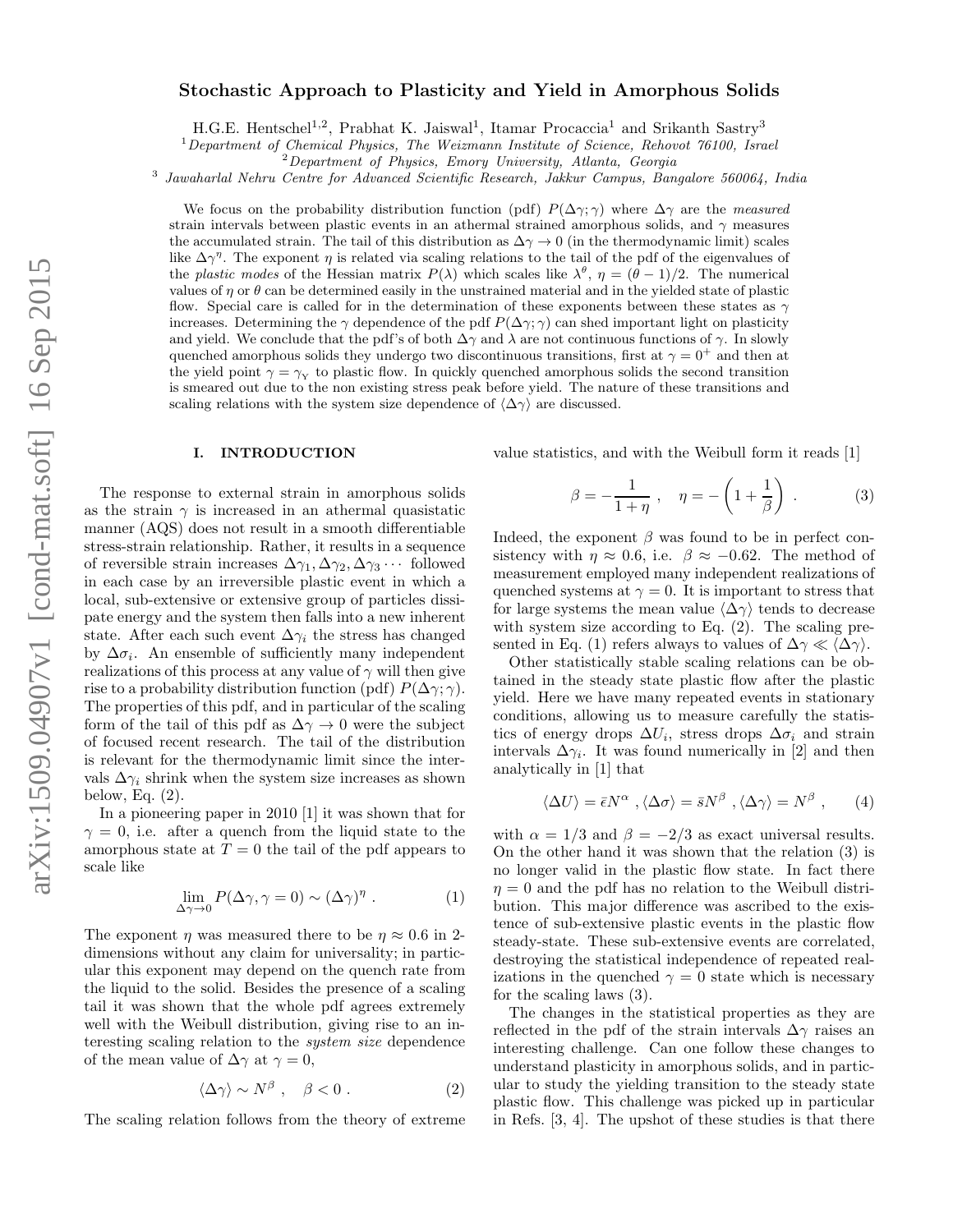exists a continuous change, as a function of the external strain  $\gamma$ , of the values of the scaling exponent, from  $\gamma = 0$ to the plastic flow regime. If correct this would supply an extremely rare occasion of a continuous change in a scaling exponent as a function of a control parameter [5]. The aim of this paper is to study carefully this interesting proposition. We end up offering a different point of view in which we stress two discontinuous transition, one at  $\gamma = 0^+$  and the other at the yield point  $\gamma = \gamma_{\rm y}$ . It should be pointed out however that in this paper we discuss only the measurable strain intervals between plastic events and the lowest eigenvalues of the Hessian matrix that vanish during the approach to a plastic events. In Refs. [3, 4] there appear distributions of variables that are not readily measurable in strained amorphous solids, and a full comparison of predictions is not always easy. Nevertheless our conclusion that the yield is a discontinuous transition (at least in slowly quenched amorphous solids) is in accordance with recent studies that have used very different methods of investigation [6].

In Sect. II we present some numerical estimates of the exponent  $\beta$  and of the pdf  $P(\Delta\gamma;\gamma)$  for a range of values of the external strain  $\gamma$ . To interpret properly the numerical results we turn in Sect. III to theoretical consideration. These considerations are based on relating the scaling properties of  $P(\Delta\gamma;\gamma)$  to the scaling properties of another pdf,  $P(\lambda; \gamma)$ , which describes the distribution of eigenvalues of the plastic modes of the Hessian matrix, precisely those eigenvalues that approach zero before a plastic event is taking place. The separation into Debye modes and plastic modes was justified in [7–9], and see also [10]. In Sect. III we present a Fokker-Planck equation for the development of  $P(\lambda; \gamma)$  as a function of increasing  $\gamma$ . While we cannot vouch for the exactness of this equation, we argue that the scaling properties of this equation are robust and can be trusted to provide the correct scaling exponents for the tails of  $P(\lambda; \gamma)$  and  $P(\Delta\gamma;\gamma)$ . In Sect. IV we offer a summary and conclusions.

### II. DIRECT NUMERICAL RESULTS

In this section we describe direct numerical measurements of the exponent  $\beta$  and  $\eta$ . To generate data we have employed a 50-50 binary mixture of point particles interacting via Lennard-Jones potential in 2-dimensions. The parameters of the model can be found in Ref. [11]. The system is quenched from a high temperature liquid to a target temperature  $T = 0.001$  in Lennard-Jones units. We use two quench rates. In the first set of simulations the quench is "infinitely fast" in the sense that we use conjugate gradient energy minimization. In the second we reduce the temperature at a rate of 10−<sup>5</sup> in Lennard-Jones units (cf. Ref. [2]), and we refer to it below as the "slow" quench. The mechanical properties of the differently quenched systems differ. The slow quench shows a distinct stress peak when  $\gamma$  is increased, followed by

a yield toward the steady state plastic flow. The fast quench results in a gradual increase in stress towards the plastic flow steady state without a stress peak.

After preparing the system in athermal condition we follow the standard AQS protocol to strain the system in simple shear strain. We carefully measured the strain intervals  $\Delta\gamma_i$  that occurred between plastic events. We back-tracked our simulations to increase the precision of this measurements (cf. Appendix of [2]). Every such simulation was repeated using 1000-1500 freshly quenched independent realizations. We have measured the distribution of  $\Delta\gamma_i$  and the mean value  $\langle\Delta\gamma\rangle$  as a function of  $N$  for different system sizes. While there is no ambiguity about the latter quantity at  $\gamma = 0$ , for higher values of  $\gamma$ we need to collect data within a bin of values of  $\gamma$ . We opted to do so in bins of size 0.01. Thus where we report below a value of  $\gamma$ , say  $\gamma = 0.02$  one needs to interpret that as data collected from all events that occur between  $\gamma = 0.01$  and  $\gamma = 0.02$ .

In Fig. 1 we show some representative results for the measurement of the exponent  $\beta$ . In the upper panel the scaling law (2) is demonstrated for  $\gamma = 0$ , whereas in the lower panels we show the result for  $\gamma = 0.04$  and  $\gamma = 0.1$ . The first one is in agreement with the previous estimate of  $\beta \approx -0.62$ . The last one is beyond the plastic yield and is in agreement with the exact prediction  $\beta = -2/3$ . The middle panel is an example of the new numbers obtained here for the first time for intermediate values of  $\gamma$ . An over-all impression of the resulting picture can be obtained if we assume that the scaling law (3) is obeyed throughout the range of  $\gamma$ . We can then use the measurement of  $\beta$  to plot  $-(1+\frac{1}{\beta})$  as a function of  $\gamma$ , see Fig. 2. If one believes that this represents the exponent  $\eta$  according to (3), then this continuous variation as a function of  $\gamma$  is somewhat reminiscent of the dependence of this exponent on  $\gamma$  as predicted in Refs. [3, 4] (This exponent is denoted as  $\theta$  there). In fact we will argue now that (i) the scaling law (3) is valid only as long as  $\gamma < \gamma_{\rm Y}$ . (ii) The measured values of  $\beta$  for  $0 < \gamma < \gamma_{\rm Y}$  suffer from severe finite size and cross-over effects. In fact the analysis presented below indicates that  $\eta = 0$  and  $\beta = -1$ for all the values of  $\gamma$  in the range  $0 < \gamma < \gamma_{\rm y}$ , with a transition to  $\beta = -2/3$  after the plastic yield transition. The transition is expected to be sharp in the case of the slow quench, but much more smeared out in the case of the fast quench.

To see that the scaling law (3) fails for  $\gamma > \gamma_{\rm r}$  it is sufficient to examine the pdf's  $P(\Delta \gamma;\gamma)$ . In Fig. 3 we present these distribution functions for the slowly quenched amorphous solid for a range of  $\gamma$  values starting with  $\gamma = 0$  and ending with  $\gamma = 0.09$  which is already beyond the plastic yield which for the present slowly quenched system is estimated at  $\gamma_{\rm y} \approx 0.06$ . It is clear that for  $\gamma = 0$  the pdf has a perfect Weibull form with  $\eta \approx 0.6$  in agreement with  $\beta \approx -0.62$ . But for all  $\gamma > 0$  the pdf has a flat tail as  $\Delta \gamma \rightarrow 0$ , indicating a value of  $\eta = 0$ . In the plastic flow state, at  $\gamma > \gamma_{\rm y}$ , where we measure  $\beta = -2/3$ , the scaling law (3) is not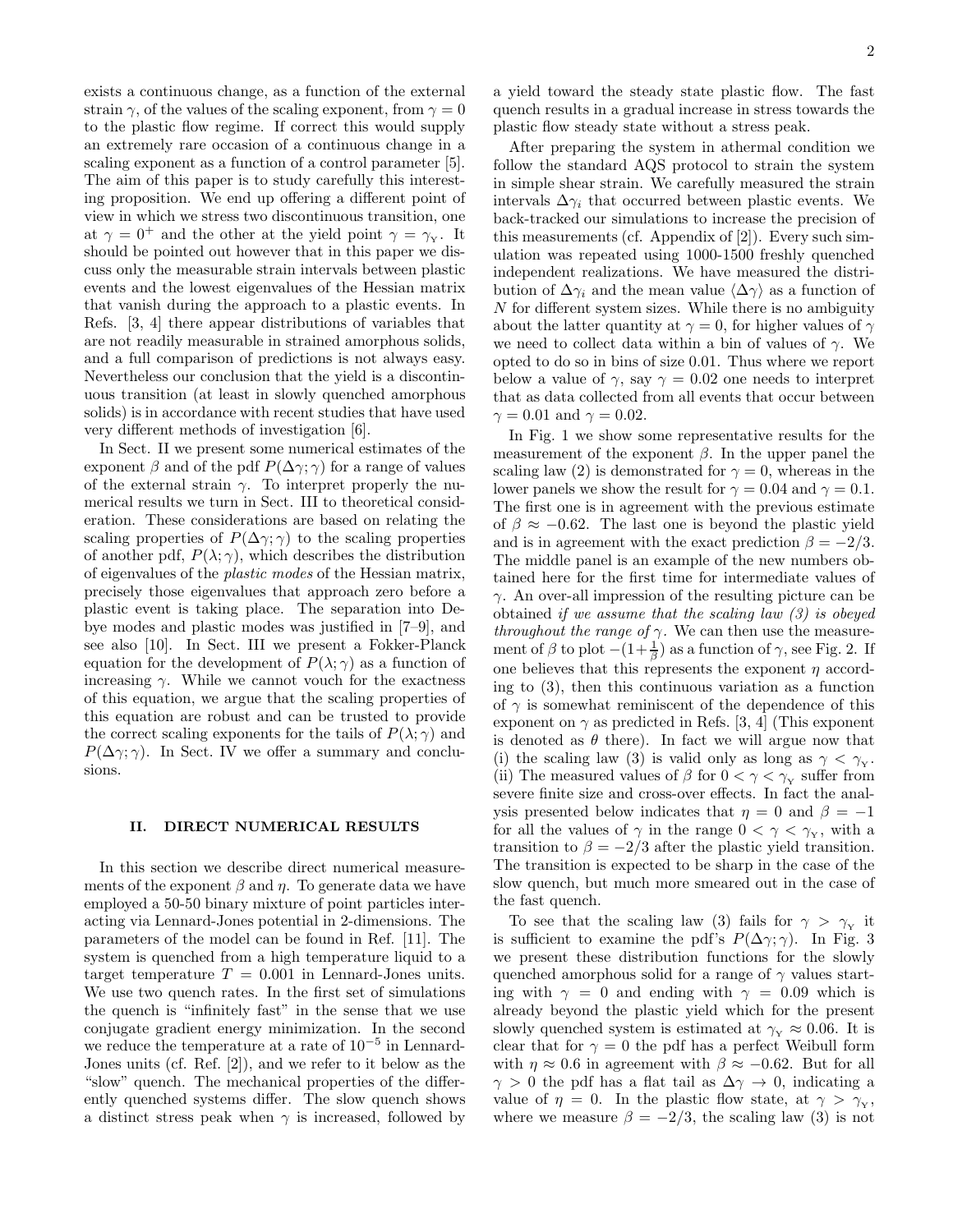

FIG. 1. The scaling law (2) demonstrated for  $\gamma = 0$  (upper panel),  $\gamma = 0.04$  (middle panel) and  $\gamma = 0.1$  (lower panel). We propose that in the range  $0 < \gamma < \gamma_Y$  the value of  $\beta$  in the thermodynamic limit is  $\beta = -1$ .

.

obeyed. It was proposed in Ref. [1] that this is due to the sub-extensive plastic events that occur in the flowing state. The arguments leading to the scaling law (3) fail under these conditions.

The question is then whether the scaling law (3) holds in the range  $\gamma < \gamma_{Y}$ . We will argue that the answer is in the affirmative. We read  $\eta = 0$  from the results of Fig. (3) and we propose that the correct value of  $\beta$  is  $\beta = -1$ , in agreement with the scaling law (3). This is equally valid for the slow and the fast quench (see the results of the pdf's for the slow quench in Fig. 4). The results shown in Fig. 2 should be read with this in mind; due to system size and crossover effects the sharp transition at  $\gamma = 0^+$ is smeared out, and so is the transition near  $\gamma_{\rm y}$ . Clearly, in the case of the fast quench the transitions are even



FIG. 2. A plot of  $-(1+\frac{1}{\beta})$  obtained from the direct measurement of  $\beta$  as a function of  $\gamma$ . Results for the slow quench are shown in circles and for the fast quench in squares. We argue in this paper that these results suffer from severe finite size effects and in reality this figure should be replaced by Fig. 6



FIG. 3. Results for the slow quench. Upper panel: an example of the raw data for the probability distribution functions  $P(\Delta\gamma;\gamma)$  for  $\gamma=0.04$ . Lower panel: the fits to the pdf's  $P(\Delta\gamma;\gamma)$  for a range of values of  $\gamma$  from  $\gamma=0$  to  $\gamma=0.9$ (beyond the plastic yield). Only at  $\gamma = 0$  the distribution is Weibull with  $\eta \approx 0.6$ . For all other values of  $\gamma$  we find  $\eta = 0$ . This value is explained by the theory in Sect. III.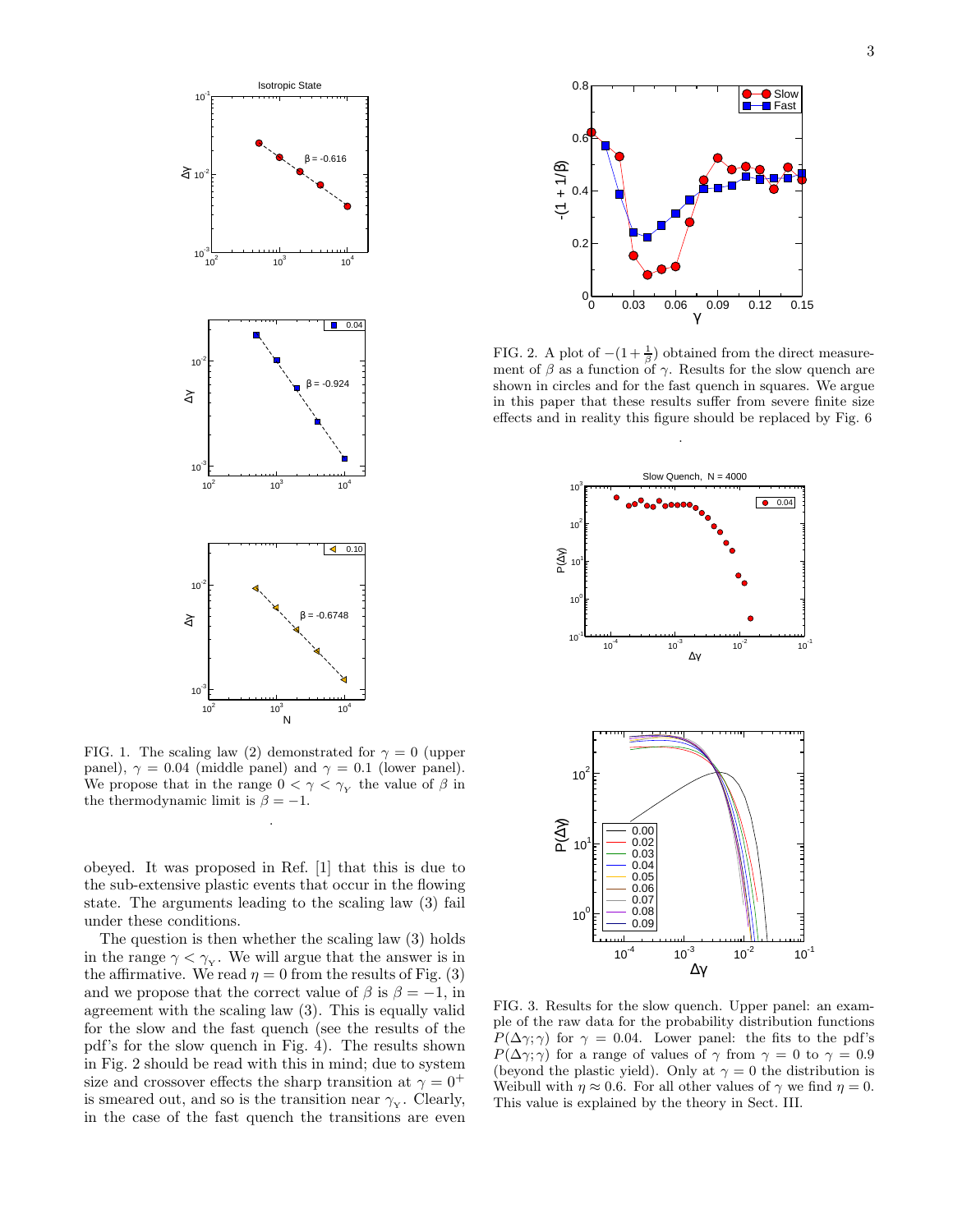

FIG. 4. Results for the fast quench: the probability distribution functions  $P(\Delta \gamma;\gamma)$  for a range of values of  $\gamma$  from  $\gamma=0$ to  $\gamma = 0.9$  (beyond the plastic yield). Only at  $\gamma = 0$  the distribution is Weibull with  $\eta \approx 0.3$ . For all other values of  $\gamma$  we find  $\eta = 0$ . This value is explained by the theory in Sect. III.

more smeared out. We propose that in the case of slow quench, in the first transition  $\eta$  tries to reach the value 0 and in the second transition the scaling law (3) breaks down and  $\beta$  settles on the value -2/3. The theoretical predictions will be presented below in Fig. 6 after the considerations leading to these assertions become clear.

## III. THEORETICAL CONSIDERATIONS

## A. Relation to the Hessian matrix and its eigenvalues

To understand the statistics of  $\Delta\gamma$  we need to connect it to the statistics of the eigenvalues of the Hessian matrix [12, 13]. The latter is crucial for the understanding of athermal plasticity. Each plastic instability is due to a saddle-node bifurcation in which the lowest eigenvalue  $\lambda_i$  of the associated Hessian matrix  $\mathcal{H}_{ij} = \frac{\partial^2 U}{\partial r_i \partial r_j}$  of the potential energy  $U$  softens and becomes zero at some value of  $\gamma = \gamma_P$ . The modes whose eigenvalues become zero at some value of the external strain are referred to as plastic modes [7–9]. One should be aware that every disordered solid has also Debye modes whose eigenvalues remain roughly independent of the external strains. For the plastic modes, because we are dealing with a saddlenode instability, we know (and see below for details) that  $\Delta \gamma_i \sim \lambda_i^2$  and also that the energy barrier  $\epsilon_i$  scales as  $\epsilon_i \sim \lambda_i^3$ . Analyzing the properties of an ensemble of the lowest eigenvalues of the plastic modes of the Hessian matrix at fixed strain  $\gamma$  will yield (in the thermodynamic limit) a distribution  $P(\lambda; \gamma)$ . Knowing the tail of this pdf for  $\lambda \to 0$ ,

$$
\lim_{\lambda \to 0} P(\lambda; \gamma) \sim \lambda^{\theta} , \qquad (5)
$$

will allow the calculation of the tails of the distribution of the strain events  $P(\Delta \gamma; \gamma)$  at fixed  $\gamma$  and the tail of the associated energy barrier distribution  $P_{\epsilon}(\epsilon; \gamma)$  at fixed γ. We reiterate that the distribution  $P(λ; γ)$  discussed here refers to the minimal eigenvalues that are exposed in the tail of the distribution as they tend to zero due to plastic processes. There may be other putative plastic modes that are not yet ready to express their potential instability and these are not taken into account here. A good example of these plastic modes are those discussed explicitly in Ref. [10].

It is very important to keep separate in one's mind two sets of experiments. In the situation described above the strain  $\gamma$  is fixed at some value and an ensemble of  $\Delta\gamma_i$ measured. A second experiment involves ramping up  $\gamma$ from zero and measuring consecutive reversible  $\Delta\gamma_i$  followed by avalanching. The nth such event will occur at  $\gamma = \sum_{i=1}^n \Delta \gamma_i$ . In such an experiment the stochastic dynamics will prove to be very similar to particles drifting in a one dimensional flow together with added shot noise (with the eigenvalue  $\lambda$  representing the particle 'coordinate' and  $\gamma$  equivalent to time). In the thermodynamic limit, when the distribution of eigenvalues of the Hessian becomes a density, we will employ a Fokker-Planck equation for  $P(\lambda; \gamma)$  which is similar in structure to a one dimensional flow for  $\lambda$  with an adsorbing boundary at  $\lambda = 0$  due to the associated saddle-node instability followed by reinjection of the of a new eigenvalue with a distribution  $j_{in}(\lambda, \gamma)$  in order to conserve probability. Its generic form will be

$$
\partial P/\partial \gamma = -\partial [v(\lambda, \gamma)P] + D(\gamma)\partial^2 P/\partial \lambda^2 + j_{in}(\lambda, \gamma).
$$
 (6)

For understanding the scaling properties of  $P(\lambda; \gamma)$  it is crucial to derive the scaling form of  $v(\lambda, \gamma)$  which we discuss next.

# B. The rate of change of the eigenvalues and the resulting scaling relations

The central result that will be used in the present context is an "equation of motion" for the change in the minimal eigenvalues of the Hessian matrix upon increasing strain. This equation was derived in Ref. [7], and it turns out to be rather complex. Nevertheless, in the limit of  $\lambda \to 0$  this equation can be simplified to exhibit only the most singular contribution, correct up to less singular terms:

$$
\frac{d\lambda}{d\gamma} \simeq -\frac{a(\gamma)}{\lambda} + \text{less singular terms.} \tag{7}
$$

Together with the boundary condition that  $\lambda$  vanishes at some strain value  $\gamma_P$ , i.e.  $\lambda(\gamma_P) = 0$ , we integrate Eq. (7) to obtain

$$
\lambda(\gamma) = \sqrt{2a(\gamma_P)(\gamma_P - \gamma)} + \text{higher order terms}. \tag{8}
$$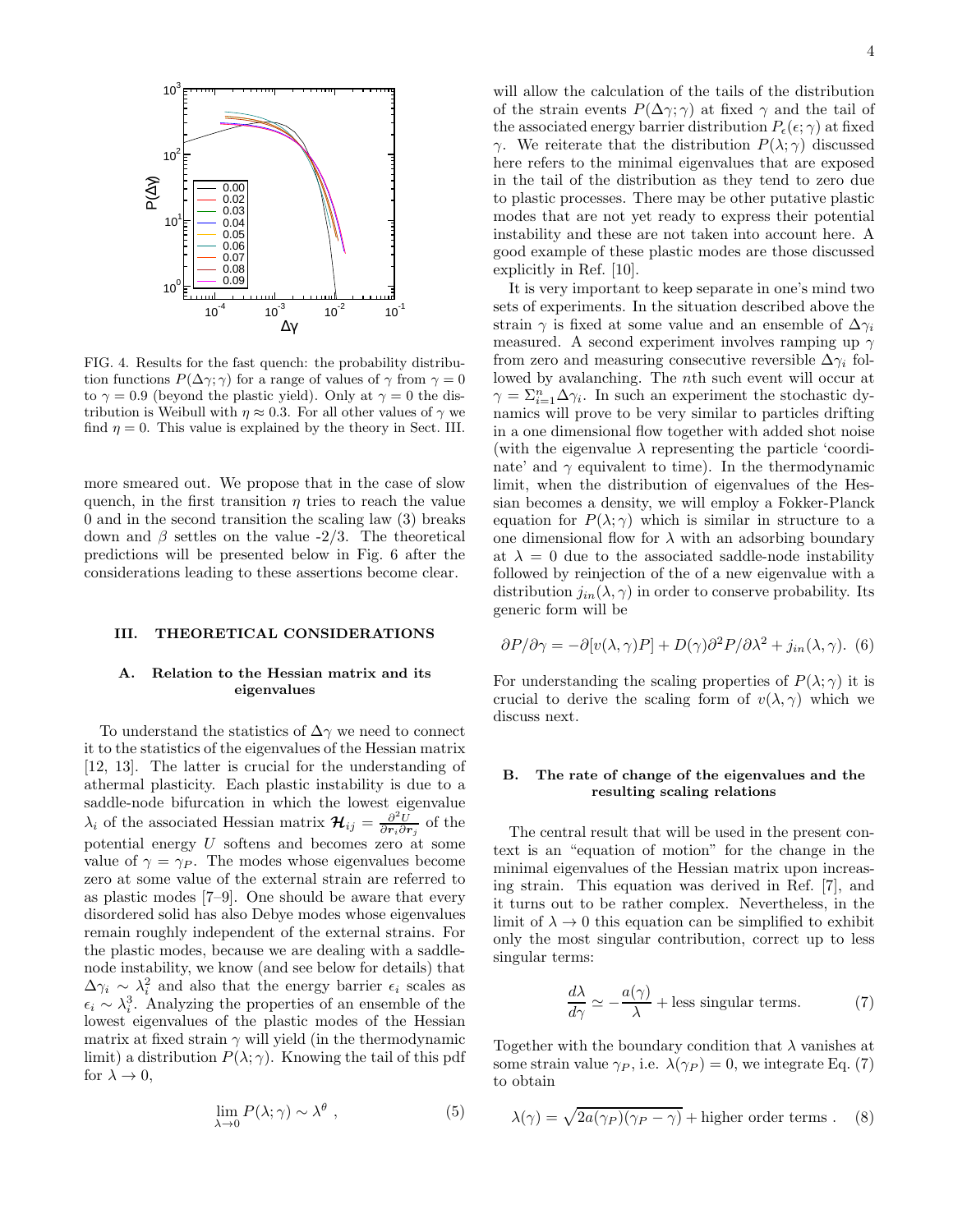We can also expand the projection of the potential energy in the direction that is becoming unstable for  $\gamma \rightarrow \gamma_P$ 

$$
U = U_0 + \frac{1}{2}\lambda s^2 + \frac{1}{6}bs^3 + \mathcal{O}(s^4) . \tag{9}
$$

This form implies that a saddle point exists at  $s_{\star} = -\frac{2\lambda}{b}$ , of magnitude

$$
\Delta E \equiv U(s_{\star}) - U_0 \simeq \frac{2\lambda^3}{3b^2} = \frac{4\sqrt{2}}{3} \sqrt{\frac{a^3}{b^4}} (\gamma_P - \gamma)^{\frac{3}{2}}, (10)
$$

where we have used the solution Eq. 8 for the  $\gamma$  dependence. Eq. (8) and Eq. (10) are the basic relations from which the scaling relations by which the strain increases and energy barriers are related to  $\lambda$ 

$$
\Delta \gamma \sim \lambda^2 \tag{11}
$$

$$
\epsilon \sim \lambda^3. \tag{12}
$$

can be found. In particular Eq. (11) leads to the obvious scaling relation

$$
\eta = (\theta - 1)/2 \tag{13}
$$

We expect the scaling relation (13) to be valid for all values of  $\gamma$  and for all amorphous solids since it stems from the saddle-node nature of the plastic events which is generic.

#### C. Consequences for the Fokker-Planck Equation

The upshot of the preceding discussion is that we can estimate the most singular form of the 'speed'  $v(\lambda; \gamma)$  in Eq.  $(6)$  as

$$
v(\lambda; \gamma) \approx -a(\gamma)/\lambda + \text{less singular terms} . \tag{14}
$$

We therefore rewrite Eq. (6) in the form

$$
\partial P/\partial \gamma \approx a(\gamma)\partial [P/\lambda]/\partial \lambda + D(\gamma)\partial^2 P/\partial \lambda^2 + j_{in}(\lambda, \gamma)
$$
\n(15)

with a probability flux

$$
J(\lambda, \gamma) = -a(\gamma)P/\lambda - D(\gamma)\partial P/\partial \lambda . \qquad (16)
$$

The diffusive term in the Fokker-Planck equation results from the "less singular terms" in Eq. (14). Note that we should seek solutions of this equation with an adsorbing boundary condition at  $\lambda = 0$ , leading to

$$
P(\lambda = 0, \gamma) = 0,\t(17)
$$

but with a finite flux for any value of  $\gamma$ . We stress that we have added a non-singular (in  $\lambda$ ) diffusion term to the drift term in the Fokker Planck equation. The reason is that the theory leading to Eq. (14) does not indicate the existence of any other singular term in the "noise" on top of the leading, explicit  $1/\lambda$  term in Eq. (14). The most singular contribution is already there. For the same



FIG. 5. Plots of the isotropic Weibull distribution and the Steady State distribution assuming that the new eigenvalues are equally distributed between  $\lambda = 0$  and  $\lambda = \lambda_{max}$ . The distributions have been chosen so that  $\langle \lambda \rangle_{iso} = \langle \lambda \rangle_{ss}$ .

reason also the injection term  $j_{in}(\lambda, \gamma)$  is taken as nonsingular.

Accepting the fact that for any value of  $\gamma > 0$  the flux must be finite, a direct consequence of the form of Eq. (16) is that  $P(\lambda; \gamma)$  must start linearly in  $\lambda$  in order to have a finite flux which is neither zero nor infinity:

$$
\lim_{\lambda \to 0} P(\lambda; \gamma) \sim \lambda . \tag{18}
$$

Using the scaling relation (13) we conclude that  $\eta = 0$  for any value of  $\gamma > 0$ . This result rationalizes entirely the data shown in Fig. 3.

The same conclusion can be obtained directly by analyzing the pdf in the steady state plastic flow. There both  $D(\gamma)$  and  $j_{in}(\lambda, \gamma)$  must become  $\gamma$  independent, and we will assume a constant reinjection rate  $j_{in}(\lambda) = j_{in}$  between  $0 < \lambda < \lambda_{max}$  in line with the avalanching process that occurs in the dynamics, while  $j_{in}(\lambda) = 0$  otherwise. We need to solve

$$
0 = a_{ss}\partial[P/\lambda]/\partial\lambda + D_{ss}\partial^2 P/\partial\lambda^2 + j_{in}(\lambda).
$$
 (19)

together with Eq. (17). The solution is given by

$$
P_{ss}(\lambda) = \frac{6}{\lambda_{max}} [(\lambda/\lambda_{max}) - (\lambda/\lambda_{max})^2]
$$
 (20)

as a quick substitution will confirm. It is properly normalized and  $\langle \lambda \rangle = \lambda_{max}/2$ . Choosing the same value for  $\langle \lambda \rangle$  for both the isotropic and steady state distributions yields Fig. 5. In addition, for this solution the probability flux J at the adsorbing boundary and the required reinjection rate  $j_{in}$  are respectively

$$
J = \frac{-6(a_{ss} + D_{ss})}{\lambda_{max}^2}
$$

$$
j_{in} = \frac{6(a_{ss} + 2D_{ss})}{\lambda_{max}^3}.
$$
 (21)

The important thing to notice is that the conclusion Eq. (18) is valid also in the steady state, i.e. that  $\theta = 1$ and  $\eta = 0$ .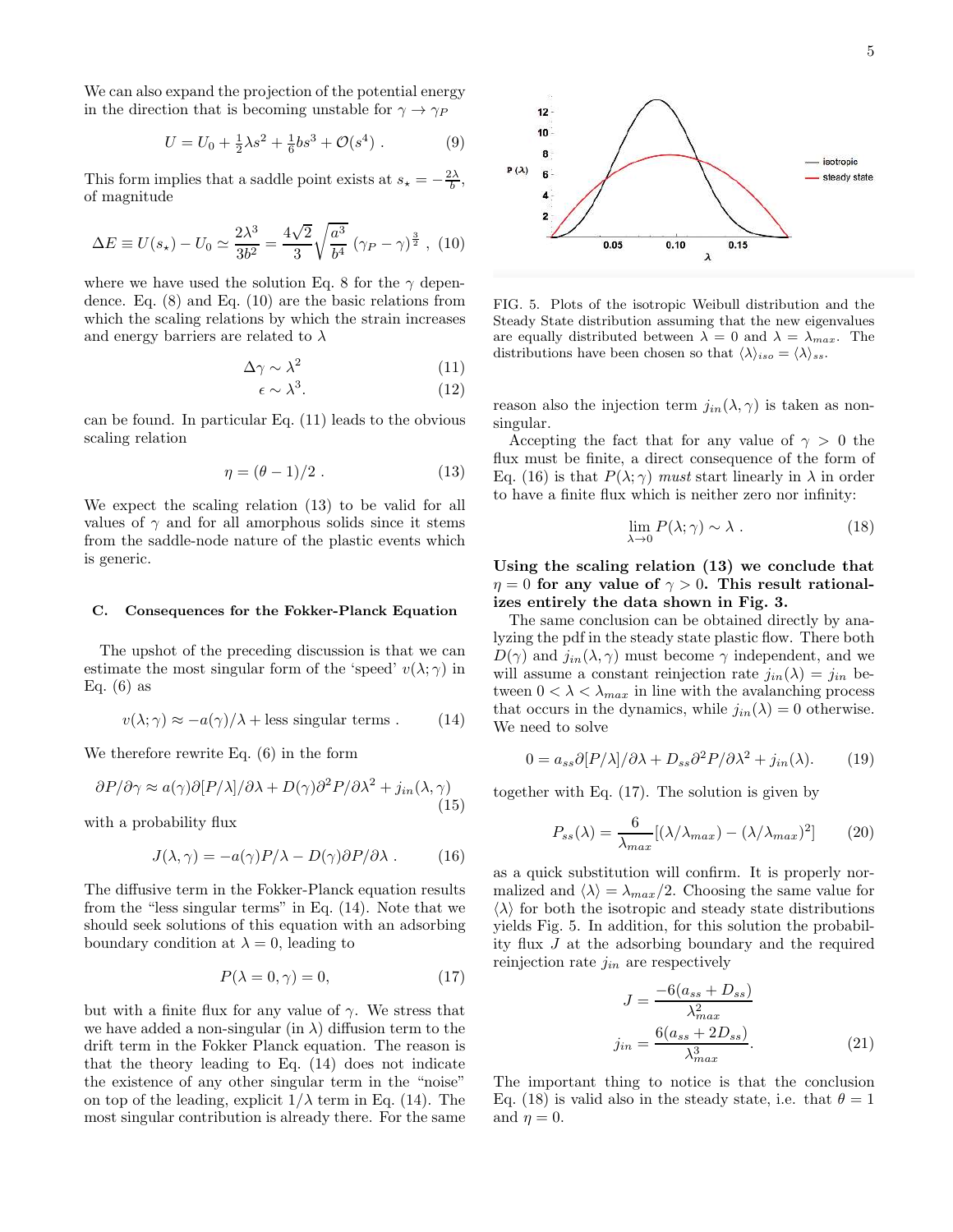We thus conclude that there exists a discontinuous transition at  $\gamma = 0^+$  such that the Weibull distribution is swept in favor of a distribution that can support a finite flux at  $\lambda = 0$ . For completeness we discuss the evolution of the pdf upon straining in the Appendix.

## IV. CONCLUSIONS

Our analysis of a generic 2-dimensional system indicated the existence of three types of solutions:

(i)At  $\gamma = 0$  an isotropic Weibull solution

$$
P_w(\lambda) = \frac{(1+\theta)}{\langle \lambda \rangle} (\lambda/\langle \lambda \rangle)^\theta \exp - (\lambda/\langle \lambda \rangle)^{1+\theta} \tag{22}
$$

exists which is singular as  $\lambda \to 0$  and for which there is no current;  $J = 0$  as  $\theta \approx 2.2$  in the case of slow quench. In this state of mechanical equilibrium both the scaling law (3) and the scaling law (13) are obeyed.

(ii) For any strain not equal to zero the statistics is fundamentally different. For any value of the strain, both before and after the plastic yield there exists a finite flux of eigenvalues towards  $\lambda = 0$  where there is an absorbing boundary condition. This requires  $\theta = 1$ . Both the scaling laws (3) and (13) appear to hold as long as  $\gamma < \gamma_{Y}$ . Consequently we expect to find  $\eta = 0$  in agreement with the numerical simulations. If the scaling law (3) is still obeyed, we expect to find  $\beta = -1$ . The direct numerical simulation found  $\beta \approx -0.92$  (cf. Fig. 1) middle panel. We ascribe this and the smooth down fall to this value in Fig. 2 to finite size effects.

(iii) Contrary to the analysis shown in the appendix of the breakdown of the Weibull distribution, we do not have a similar analysis of the yielding transition. It was, however, possible to solve for the steady state pdf in the form of Eq.(20). This solution will be valid for  $\gamma > \gamma_Y$ . Indeed here  $\theta = 1$  (compared to  $\theta = 2.2$  in the isotropic case) and there is a steady state flux through the system. The actual shape of  $P_{ss}(\lambda)$  is not universal for large  $\lambda$  and will depend on the form of the injection feeding  $j_{in}(\lambda)$ . In Fig. 5 we have assumed constant feeding for all  $\lambda < \lambda_{max} = 2\langle \lambda \rangle$ . In contrast the shape for small  $\lambda$ is expected to be universal. Since  $\theta = 1$  we expect and find in this range  $\eta = 0$  due to the ubiquitous scaling law (13). On the other hand the scaling law (3) does not hold in the flowing steady state. This scaling law stems from the independence of plastic events for  $\gamma < \gamma_{\rm Y}$  and it fails in the steady state due to the build-up of correlations between the subextensive plastic events. We thus expect  $\beta = -2/3$  universally in this regime, in contradiction with the scaling law (3). Our expectation for the theoretical dependence of  $\beta$  on  $\gamma$  is thus shown in Fig. 6.

Finally, a word of caution is called for. As explained above in several occasions it is the distribution of minimal eigenvalues of the Hessian that is the focus of our analysis. There is another distribution that may be at play here, i.e. the full distribution of plastic modes. This



FIG. 6. Schematic presentation of the theoretical prediction for the  $\gamma$  dependence of  $-(1+1/\beta)$ . We reiterate that the value of this exponent at  $\gamma = 0$  is *not* universal, whereas in the steady state it is universal

may have a different form and may be associated with other exponents. We assumed that the exponent  $\beta$  is associated with the distribution of minimal eigenvalues. It remains to be seen whether one can determine the full distribution of plastic modes and how that distribution is related to the system-size dependence of  $\langle \Delta \gamma \rangle$ . At this point the full distribution of the eigenvalues of the plastic modes is not available for a generic amorphous solid. It will be certainly worthwhile to find new methods of determining it.

## ACKNOWLEDGMENTS

This work had been supported in part by an ERC "ideas" grant STANPAS. We thank Edan Lerner and Matthieu Wyart for useful discussions.

#### Appendix A: The Evolution of the Probability Distribution Below Yield

In order to study qualitatively the evolution of the probability distribution below yield we shall examine the simplest Fokker-Planck equation consistent with a singular drift velocity due to the saddle node dynamics under strain, namely

$$
\partial P/\partial \gamma \approx a \partial [P/\lambda]/\partial \lambda + D(\gamma) \partial^2 P/\partial \lambda^2 + j_{in}(\lambda; \gamma)
$$
 (A1)

and wish to study the evolution from the initial condition which is the isotropic Weibull distribution valid at  $\gamma = 0$ and given by Eq. (22. Thus

$$
P(\lambda; \gamma = 0) = P_w(\lambda). \tag{A2}
$$

The easiest way to do this is to define the linear Liouville operator

$$
L = a\partial [1/\lambda]/\partial \lambda + D\partial^2/\partial \lambda^2
$$
 (A3)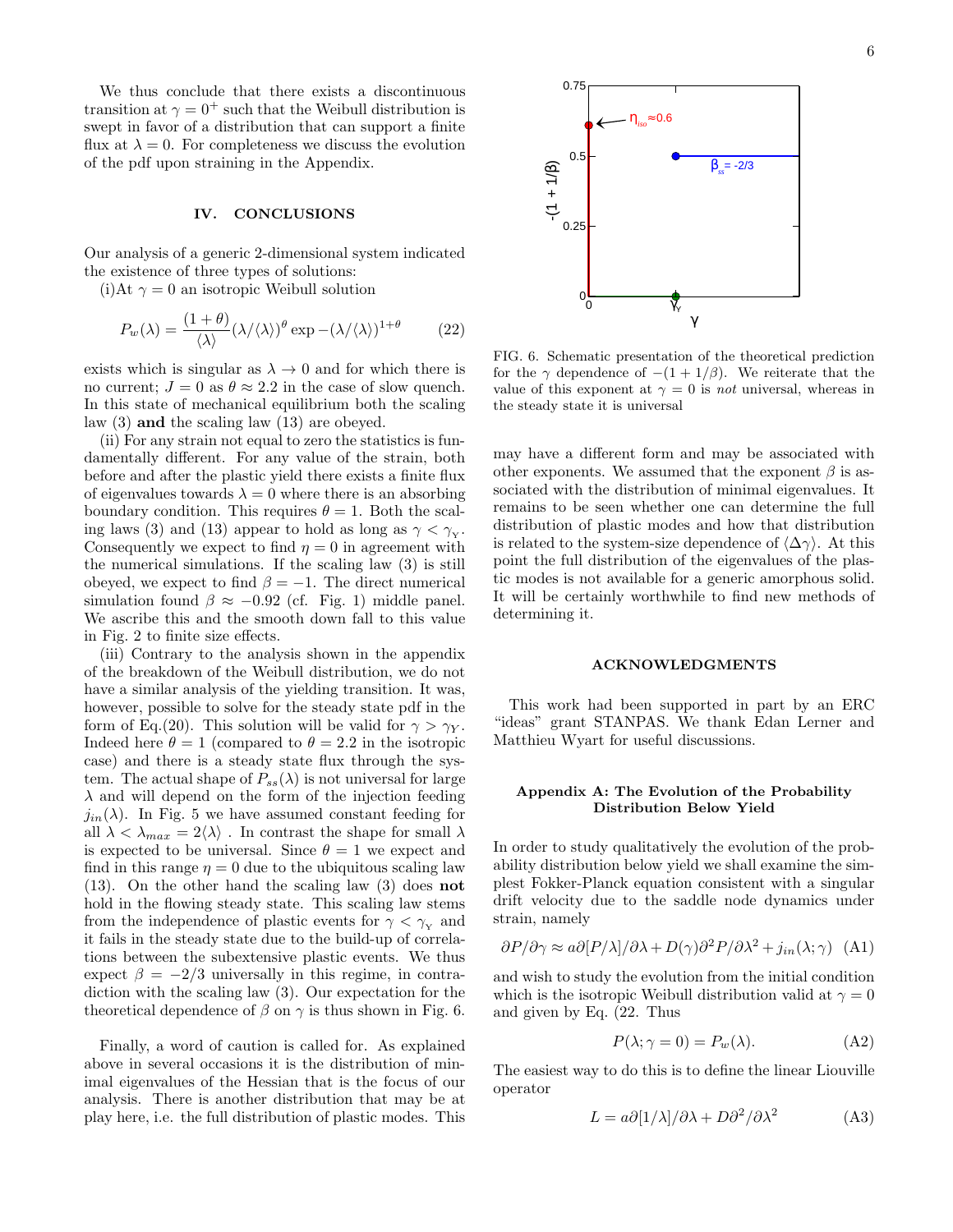in terms of which we can rewrite Eq.  $(A1)$  as

$$
\partial P/\partial \gamma = LP + j_{in}(\lambda; \gamma).
$$
 (A4)

This equation has the general solution  $P = P_{hom} +$  $P_{inhom}$  where

$$
P_{hom}(\lambda; \gamma) = e^{\gamma L} P_w(\lambda)
$$
  

$$
P_{inhom}(\lambda; \gamma) = e^{\gamma L} \int_0^{\gamma} e^{-\gamma' L} j_{in}(\lambda; \gamma') d\gamma'.
$$
 (A5)

The inhomogeneous solution depends on the structure of the injection rate  $j_{in}(\lambda, \gamma)$  and is not universal. The only thing we really know is that the reinjection rate must ensure conservation of probability. We shall take the constant reinjection rate  $j_{in}(\lambda, \gamma) = j_{in}(\gamma)$  between  $0 < \lambda < \lambda_{max}$  in line with the avalanching process that occurs in the dynamics, while  $j_{in}(\lambda, \gamma) = 0$  otherwise, and consequently

$$
P_{inhom}(\gamma) = \int_0^\gamma j_{in}(\gamma')d\gamma',\tag{A6}
$$

where  $j_{in}(\gamma')$  is fixed by the requirement that probability is conserved. As  $P(\lambda, \gamma) = P_{hom}(\lambda; \gamma) + P_{inhom}(\gamma)$ , we see that on integrating this expression between  $0 < \lambda <$  $\lambda_{max}$  that

$$
1 = \int_{\sqrt{2a\gamma}}^{\lambda_{max}} P_{hom}(\lambda; \gamma) d\lambda + \lambda_{max} P_{inhom}(\gamma) d\lambda, \quad (A7)
$$

and this yields an expression for  $j_{in}(\gamma)$ 

$$
j_{in}(\gamma) = \frac{-1}{\lambda_{max}} d \left[ \int_{\sqrt{2a\gamma}}^{\lambda_{max}} P_{hom}(\lambda; \gamma) d\lambda \right] / d\gamma. \tag{A8}
$$

Note that the lower bound of the integral involving  $P_{hom}$ only extends to  $\sqrt{2a\gamma}$ . This (as we will see below) is because  $P_{hom}(\lambda < \sqrt{2a\gamma}; \gamma) = 0$ .

The homogeneous solution shows the evolution of the Weibull distribution under straining it and obeys

$$
P_{hom}(\lambda; \gamma) = e^{\gamma L} P_w(\lambda) = \int_0^\infty dx P_w(x) e^{\gamma L} \delta(x - \lambda),
$$
\n(A9)

The Liouville operator acting on the delta function  $e^{\gamma L}\delta(x-\lambda) = \frac{1}{\sqrt{4\pi D\gamma}}\exp[-\frac{(x-\tilde{\lambda}(\lambda;\gamma))^2}{4D\gamma}]$  will transform it into a Gaussian. In Eq. (A9) the expression  $\tilde{\lambda}(\lambda;\gamma) =$  $\sqrt{\lambda^2 - 2a\gamma}$  is the value that an eigenvalue  $\lambda$  assumes due to drift alone. Thus we can rewrite Eq. (A9) as

$$
P_{hom}(\lambda; \gamma) = \frac{1}{\sqrt{4\pi D\gamma}} \int_0^\infty dx P_w(x) \exp\left[-\frac{(x - \tilde{\lambda}(\lambda; \gamma))^2}{4D\gamma}\right]
$$
\n(A10)

Using the new variable t where  $x = \tilde{\lambda}(\lambda; \gamma) + \sqrt{4D\gamma}t$  we can rewrite Eq. (A10) as

$$
P_{hom}(\lambda;\gamma) = \frac{1}{\sqrt{\pi}} \int_{\frac{-\tilde{\lambda}(\lambda;\gamma)}{\sqrt{4D\gamma}}}^{\infty} dt P_w(\tilde{\lambda}(\lambda;\gamma) + \sqrt{4D\gamma}t) \exp\left[-t^2\right]
$$
\n(A11)

From Eq. (A11) we see that as  $\lambda \to \sqrt{2a\gamma}$  from above we find

$$
P_{hom}(\sqrt{2a\gamma};\gamma) = \frac{1}{\sqrt{\pi}} \int_0^\infty dt P_w(\tilde{\lambda}(\sqrt{4D\gamma}t) \exp\left[-t^2\right],\tag{A12}
$$

because here  $\tilde{\lambda} = 0$ . But for  $\lambda < \sqrt{2a\gamma}$  there is no solution. Any nonzero value for  $P(\lambda < \sqrt{2a\gamma}, \gamma)$  must come from feeding combined with flow from  $\lambda = \sqrt{2a\gamma}$  and adsorption at  $\lambda = 0$  resulting in the boundary condition  $P(\lambda = 0, \gamma) = 0.$ 

On the other hand if  $\lambda \gg \sqrt{2a\gamma}$ , the Weibull term  $P_w(\tilde{\lambda}(\lambda, \gamma) + \sqrt{4D\gamma}t)$  can be expanded in powers of  $t$  inside the integral representation for  $P_{hom}$  given by Eq. (A11) as the exponential  $\exp -t^2$  will ensure that only values of  $t \ll 1$  are important. In this manner and expansion in terms of the gradients of the Weibull distribution can be derived. To second order we find

$$
P_{out}(\lambda; \gamma) = C_1(\lambda; \gamma) P_w(\tilde{\lambda}(\lambda; \gamma)) + C_2(\lambda, \gamma) P_w(\tilde{\lambda}(\lambda; \gamma))' + C_3(\lambda; \gamma) P_w(\tilde{\lambda}(\lambda; \gamma))'', \quad \text{(A13)}
$$

where

.

.

$$
C_1(\lambda; \gamma) = [1 + Erf(\tilde{\lambda}(\lambda; \gamma)/\sqrt{4D\gamma})]/2
$$
  
\n
$$
C_2(\lambda; \gamma) = \sqrt{D\gamma/\pi} \exp[-\tilde{\lambda}(\lambda; \gamma)^2/(4D\gamma)]
$$
  
\n
$$
C_3(\lambda; \gamma) = (D\gamma/2)[1 - \tilde{\lambda}(\lambda; \gamma)/\sqrt{(\pi D\gamma)} \exp(-\tilde{\lambda}(\lambda; \gamma)^2/4D\gamma) + Erf(\tilde{\lambda}(\lambda; \gamma)/\sqrt{4D\gamma})],
$$
\n(A14)

and the error function is given by  $Erf(x) =$  $(2/\sqrt{\pi}) \int_0^x \exp[-t^2] dt$ . Note once again that an examination of Eq. A13 shows that this solution becomes singular when  $\tilde{\lambda}(\lambda;\gamma) = 0$  or for  $\lambda < \sqrt{2a\gamma}$ . In other words this solution is also only valid for  $\lambda > \sqrt{2a\gamma}$ . Thus for any  $\gamma \neq 0$  a growing region exists where the Weibull solution breaks down. It is for this reason that we have written  $P_{hom} = P_{out}$  in Eq. (A13) to represent the outer solution of the distribution.

We note there appears to exist a growing boundary layer with an inner solution  $P_{in}(\lambda, \gamma)$  for  $\lambda < \sqrt{2a\gamma}$ . To solve for this inner solution we write

$$
P_{in}(\lambda; \gamma) = \Sigma_n A_n(\gamma) \lambda^n \tag{A15}
$$

and substitute in Eq. (A1). For  $\lambda < \sqrt{2a\gamma}$ , the Weibull distribution is swept away to to be replaced by essentially a constant flux distribution  $P_{in}(\lambda; \gamma) \approx A_1(\gamma) \lambda$  for small λ. In that case, by matching solutions at  $\lambda = \sqrt{2a\gamma}$  we would find  $A_1(\gamma) \approx P_{out}(\sqrt{2a\gamma}, \gamma)/\sqrt{2a\gamma}$  due to fitting of inner and outer solutions. Together these arguments yield

$$
P_{in}(\lambda;\gamma) \approx \left[ P_{out}(\sqrt{2a\gamma},\gamma) / \sqrt{2a\gamma} \right] \lambda.
$$
 (A16)

As we can approximate Eq. (A12) by its saddle point approximation for small  $\gamma$  we also find

$$
P_{hom}(\sqrt{2a\gamma};\gamma) \approx \left[\frac{(2\theta D\gamma)}{e\langle\lambda\rangle^2}\right]^{\theta/2} \sqrt{\frac{4\pi D\gamma}{\langle\lambda\rangle(1+\langle\lambda\rangle)}}.\tag{A17}
$$